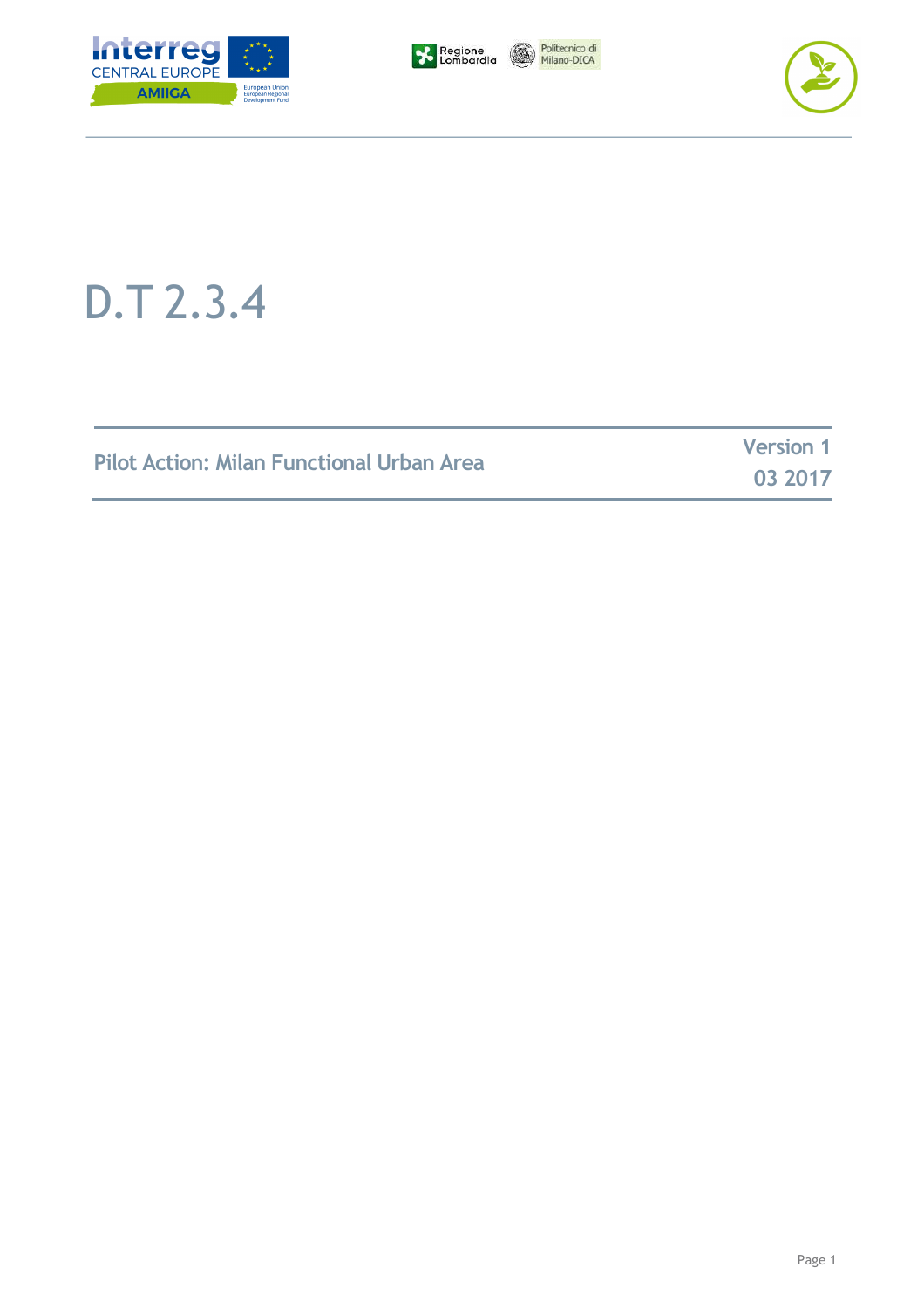





## **1. Pilot Action Milan FUA**

Milan FUA is one of the most densely populated areas in Lombardy (northern Italy). In particular, in the FUA of Milan about 2.254.263 inhabitants live within 521 km<sup>2</sup>. The northern area of FUA is characterised by a dense agglomeration of companies, and especially near the Milano City historically (from '50) are located many industries such as automotive, refineries, chemical plants, still and tires production. Because of the high hydraulic conductivity and the high groundwater withdrawal rate (public withdrawal is within 8000 l/s), Milan represents a drainage area of groundwater and many pollutants flows into municipality.

Especially the north-west area of Milan has since '70 a direct effect on water quality near water supply wells at pumping station in Milan. Thus, the area is hit by several plumes, which deteriorate groundwater quality over decades. It is very important to evaluate the extension of the plumes and distinguish areas within the FUA where concentration values exceed the national threshold values.



Figure 1 - a) satellite view of the area of pilot action, b) GIS representation of the area of interst: pilot action in violet and in yellow the FUA of Milan.

In Figure 1 are represented respectively a satellite view of the pilot area (a) and a GIS schematization of the pilot area and the Milan FUA. As it is showed in figure 1 a) the area is very densely anthropized and, consequently, populated.

Nowadays, the pilot action (about 12 municipalities within the violet coloured area with 617.773 inhabitants) is densely populated, and especially near the northern border of Milan it is heavily industrialised. More than 34 contaminated sites are located in this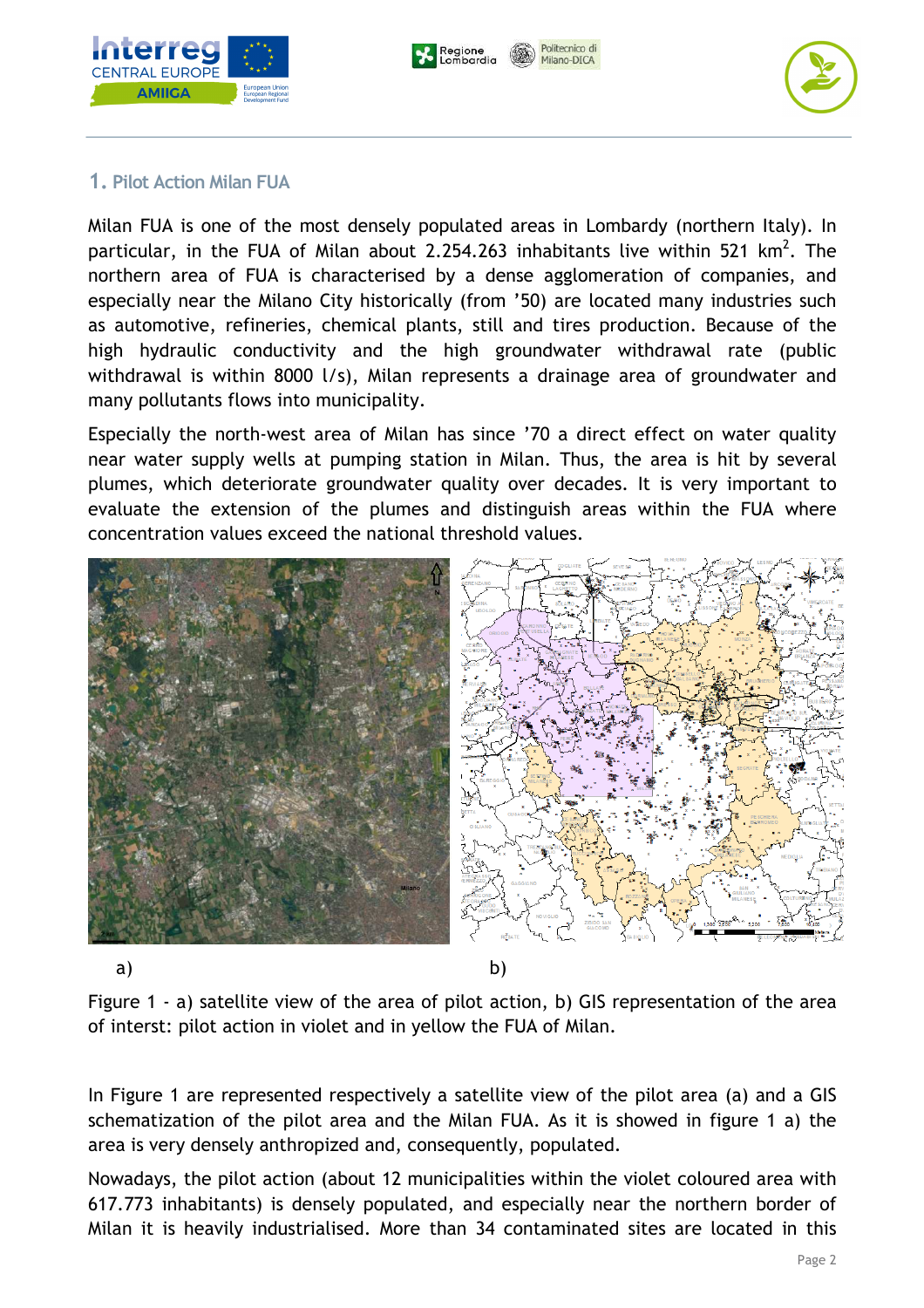





zone. Of these about 10 are known or suspected to discharge chlorinated solvents in the groundwater. Many plumes involve/affect/include both shallow and deep aquifer. It became important to distinguish in this area the contribution of these plumes and the diffuse contamination that afflicts the groundwater bodies.

A lot of single site investigation and remediation took place in the area in the last decades. Additional field studies (hydrogeological and numerical model) were developed within PLUMES PROJECT (ARPA for Lombardy Region) in order to identify hotspots responsible of the plumes. Considering all monitoring wells hit by plumes, a geostatistical analysis was performed in order to have/define/calculate a preliminary value of diffuse contamination. In the pilot area many groundwater wells are built in different aquifers, see Figure 2.



Figure 2 Representation of the groundwater monitoring wells in the pilot area: in violet the deep wells/piezometers, in blue the shallow wells/piezometers and in green the new piezometers that will be realized within AMIIGA project.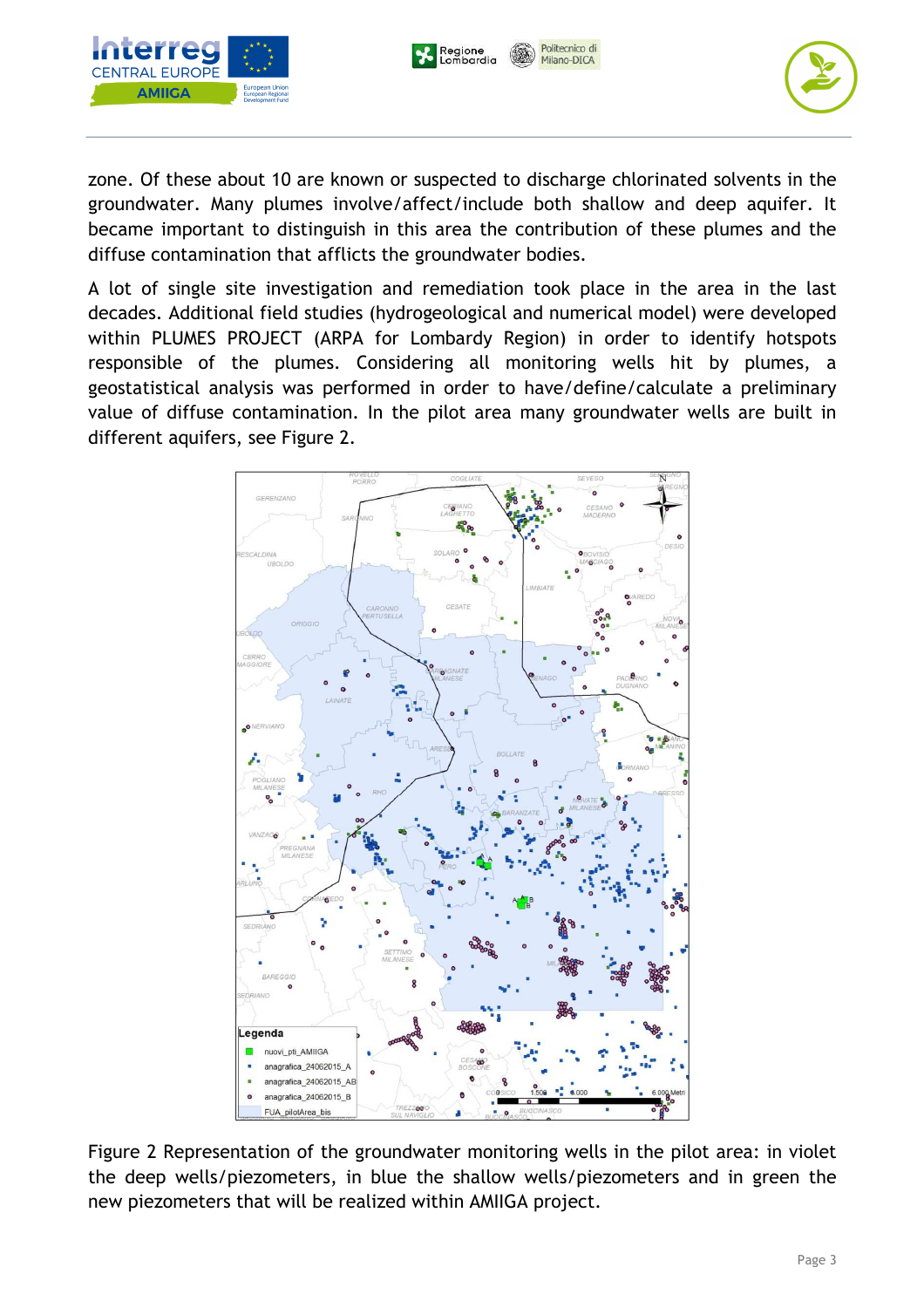Politecnico di Regione<br>Lombardia Milano-DICA



Figure 3 shows the geological build-up through the project area. An aquitard (thickness of 10 meters of low permeability) divides a shallow aquifer with a sand gravel material with a relative high hydraulic conductivity from a deep aquifer, which is constituted by fine sand. The separation of two aquifers becomes more and more discontinuous in the norther part of Milan.



Figure 3 Geological build-up with the delineation of the FUA aquifers.

Because of this hydrogeological conformation, many plumes in the northern municipalities can flow from shallow to deeper aquifers causing pollution in deeper wells. In Figure 4, the Tetrachloroethylene concentrations monitored from 2003 to 2014 are represented. While the higher values (red colour-brown colour) could be representative of hotspot contamination and associated to possible plumes extension, the values within 10 µg/l could be linked to diffuse contamination. In the next step, strategies and methodologies to handle the diffuse contamination and the contamination plumes will be developed within the AMIIGA project.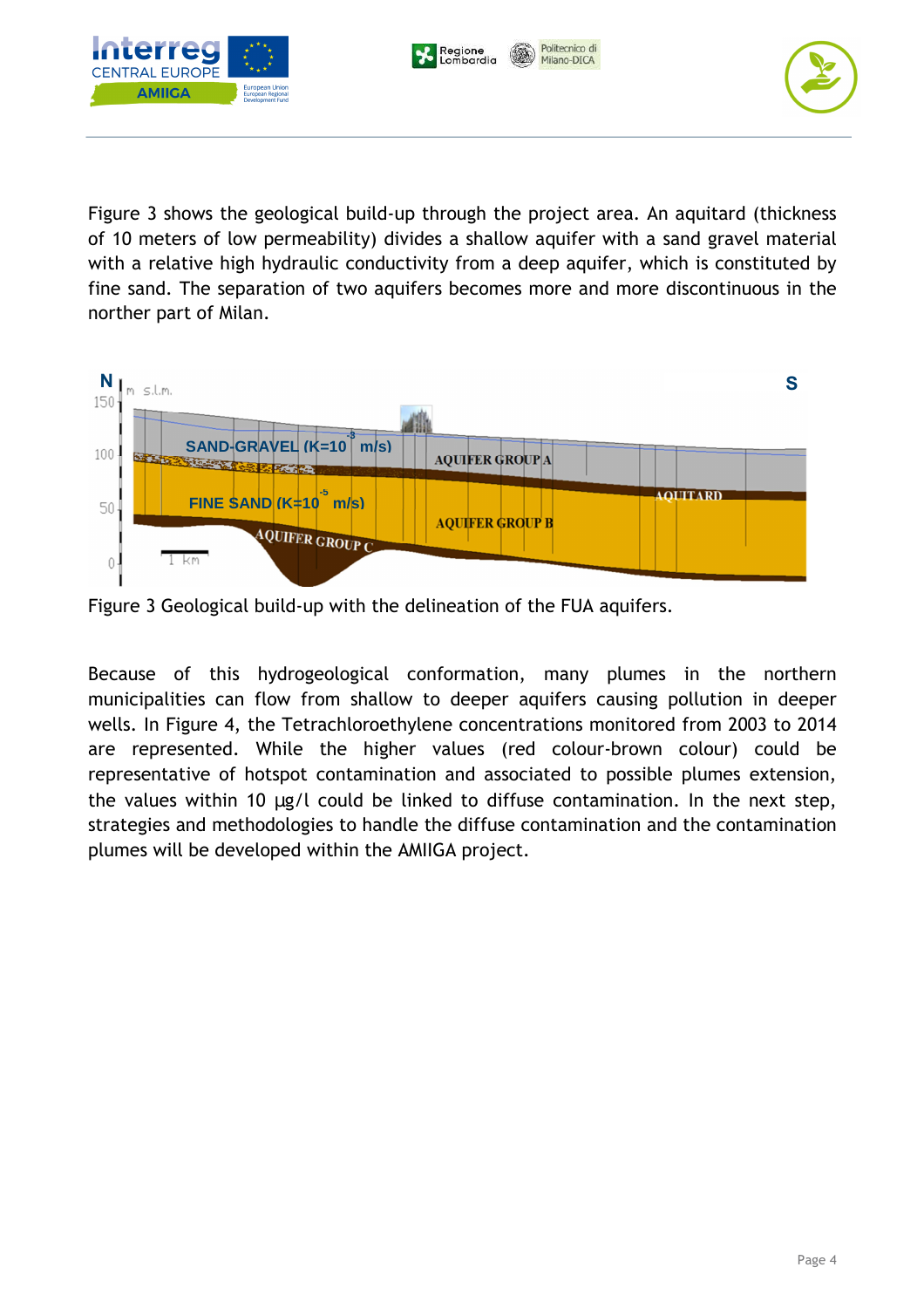Politecnico di Regione<br>Lombardia Milano-DICA







Figure 4 Tetrachloroethylene monitoring wells/piezometers – from 2003 to 2014.

The following activities are planned in FUA Milan:

- **×** Hydrogeological and groundwater monitoring data collection (hydraulic and contaminant characterization for shallow and deep aquifer available until 2016) is being updated.
- **×** Hydro-geological and numerical models will be updated in order to improve the results of plume extension in pilot area.
- **×** Six monitoring wells in the deep aquifer will be drilled to optimize the existing groundwater monitoring network in order to distinguish plumes and diffuse contamination area (Four groundwater monitoring wells in the shallow aquifers and two groundwater, see Figure 2).